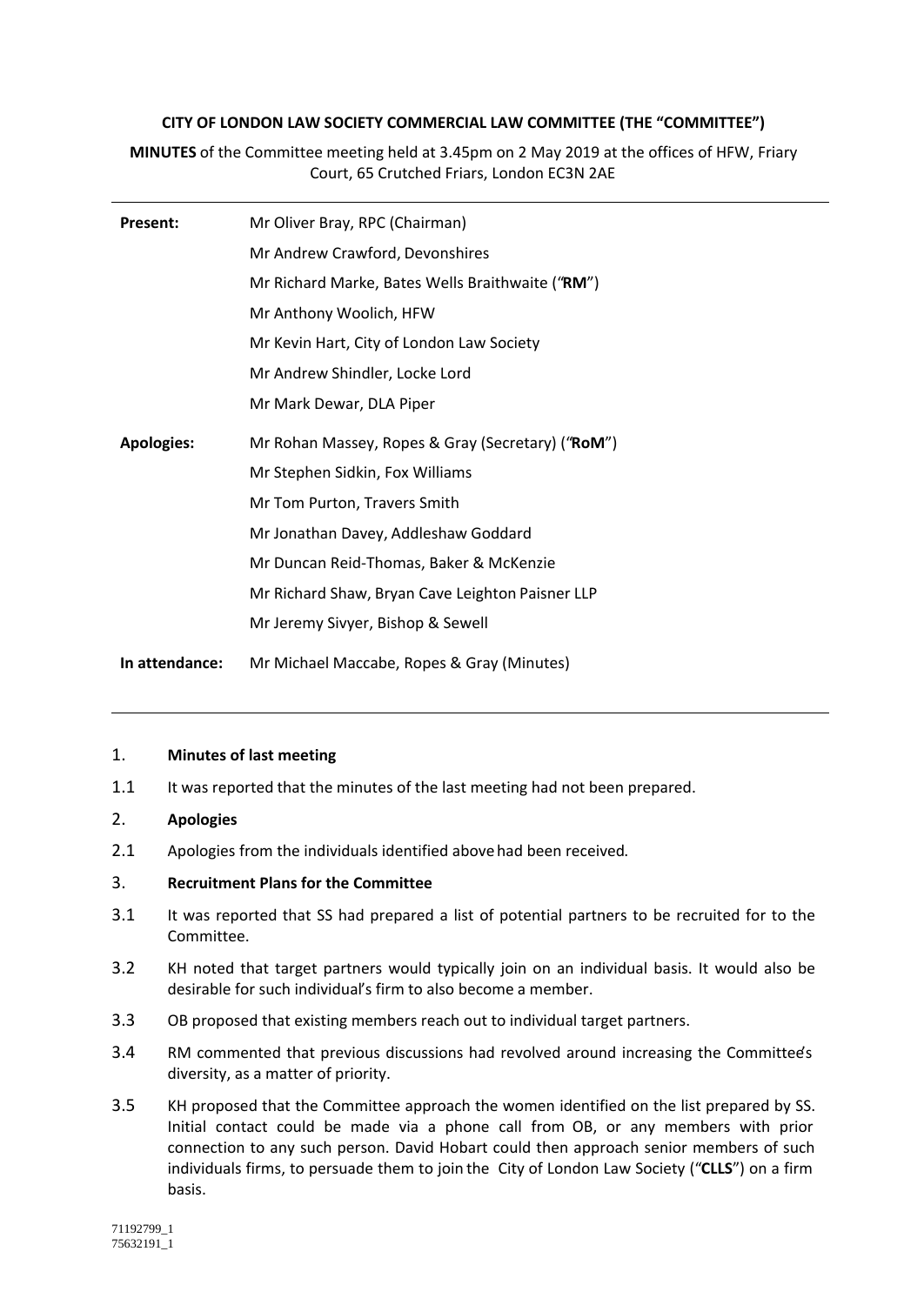- 3.6 *OB to make the approach and CLLS to follow up.*
- 3.7 Members agreed that new members should be invited to the next meeting.
- 3.8 *KH confirmed that he would seek to expedite the approval process.*

#### 4. **Brexit Law Committee Customs Union Paper**

- 4.1 OB reported an email from David Hobart and Charles Clark of Linklaters, requesting assistance on a paper being prepared by the CLLS Brexit Law Committee. The paper will be a guide to the potential impact of the United Kingdom joining the EU Customs Union following its departure from the EU, and previously unconsidered issues.
- 4.2 AW explained that the Committee was asked to contribute a chapter on the commercial impact on manufacturing, pharmaceuticals and agriculture if the UK were no longer a part of the EU Customers Union. He noted the importance of the paper to the Committee as it will be shared with UK Government ministers.
- 4.3 KH noted the timing issues, given that the Brexit Law Committee requested that the chapter be delivered on 1 May 2019. He proposed that the Committee members deliver comments no later than 3 May 2019.
- 4.4 AW noted that the section being prepared by SS was outstanding. *AW agreed to circulate his chapter to the Committee on 3 May 2019, together with Charles Clark's skeleton structure.*
- 4.5 KH confirmed that the final version of the paper could go on the CLLS website, subject to any confidentiality restrictions.

## 5. **CLLS Chairs meeting: Recap**

- 5.1 KH reported that he attended a meeting with all CLLS Chairs at the beginning of April. The following feedback was reported to the meeting:
	- (a) *Brexit*: Failure of the UK Government to connect with advisers and the continued concerns of the legal industry – continuing issue with obtaining Irish practising certificate – considered structure of UK / EU relationship post-Brexit;
	- (b) *Social Mobility*: CLLS City Horizons contacting & nurturing young talent, soft skills training – launched for second cycle of three years;
	- (c) *Access to justice:* continuing cuts to legal aid and courts service, solicitor judges (difficult to get appointed), any contacts potentially considering, speak to Ed Sparrow, set up LinkedIn page;
	- (d) *Training*: Hannah Lindsay Kovloski SQE issue of imbalance for City firms City to set up own exempt systems;
	- (e) *Construction Law Committee:* to host annual training in November, with a focus on trainees and newly-qualified solicitors without limited experience - free – to be advertised; and
	- (f) *Membership*: Resident of CLLS expressed desire to increase membership amongst younger generation.

# 6. **Adidas Event**

6.1 OB turned discussion towards the Committee event with members of the Adidas legal team being held after the meeting. He noted that a large turnout was expected, which should help raise the profile of the Committee. OB stated that the Committee should organise events of this kind on a more frequent basis.